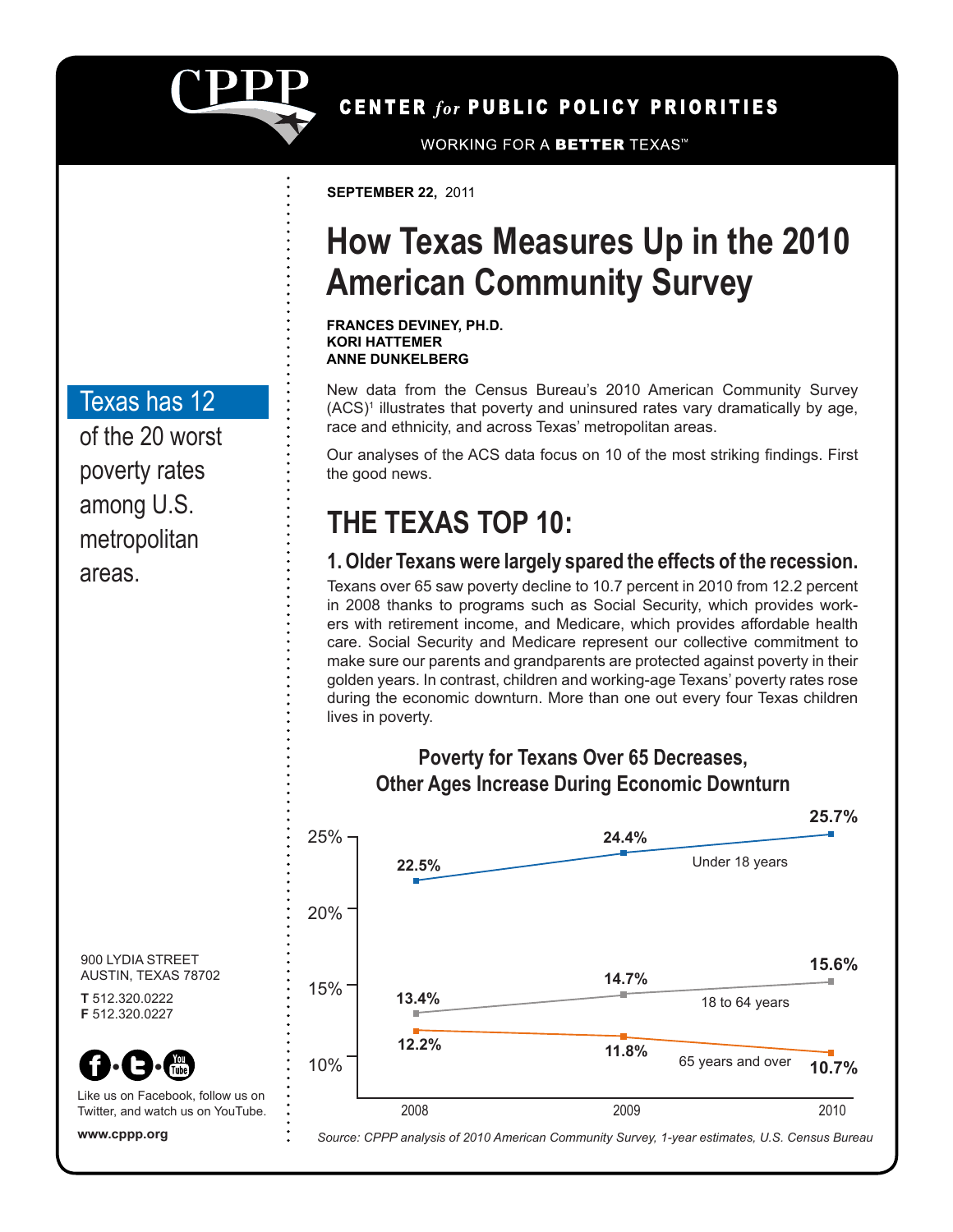### [Click here](http://www.cppp.org/files/ACS_PovertyTables.xls)

[to view poverty](http://www.cppp.org/files/ACS_PovertyTables.xls)  [rates for Texas'](http://www.cppp.org/files/ACS_PovertyTables.xls)  [metro areas and](http://www.cppp.org/files/ACS_PovertyTables.xls)  [six comparison](http://www.cppp.org/files/ACS_PovertyTables.xls)  [areas across](http://www.cppp.org/files/ACS_PovertyTables.xls)  [the U.S.](http://www.cppp.org/files/ACS_PovertyTables.xls)

#### **2. Texas has four of the five worst poverty rates among U.S. metropolitan areas.**<sup>2</sup>

Brownsville (36.3 percent), McAllen (33.4 percent), Laredo (31.7 percent), and Bryan-College Station (30.0 percent) have the highest rates of poverty<sup>3</sup> in the country, far exceeding the poverty rates for Texas (17.9 percent) or the U.S. overall (15.3 percent).

#### **3. The poverty gap between Hispanic Texans and non-Hispanic White Texans grew between 2008 and 2010.**

Between 2008 (the year the recession began) and 2010, the poverty rate for Hispanics grew from 24.8 percent to 26.8 percent, while rate for non-Hispanic White Texans went from 8.4 percent to 9.3 percent. African American Texans and Asians also saw their poverty rates increase to 24.8 percent and 12.6 percent, respectively.

#### **4. The majority of Texans in poverty are U.S. citizens.**

Of the 4.4 million poor Texans (17.9 percent, 8th worst), four out of five are either citizens by birth or became citizens through legal naturalization.

# $\blacksquare$  Born in the U.S. ■ Naturalized Citizen Not a U.S. Citizen **77.5% 18.7%** 3.8%

#### **The Majority of Texans in Poverty Are U.S. Citizens**

*Source: CPPP analysis of 2010 American Community Survey, 1-year estimates, U.S. Census Bureau*

### [Four out of five](http://cppp.org/research.php?aid=1110)

Texans living in poverty are U.S. citizens.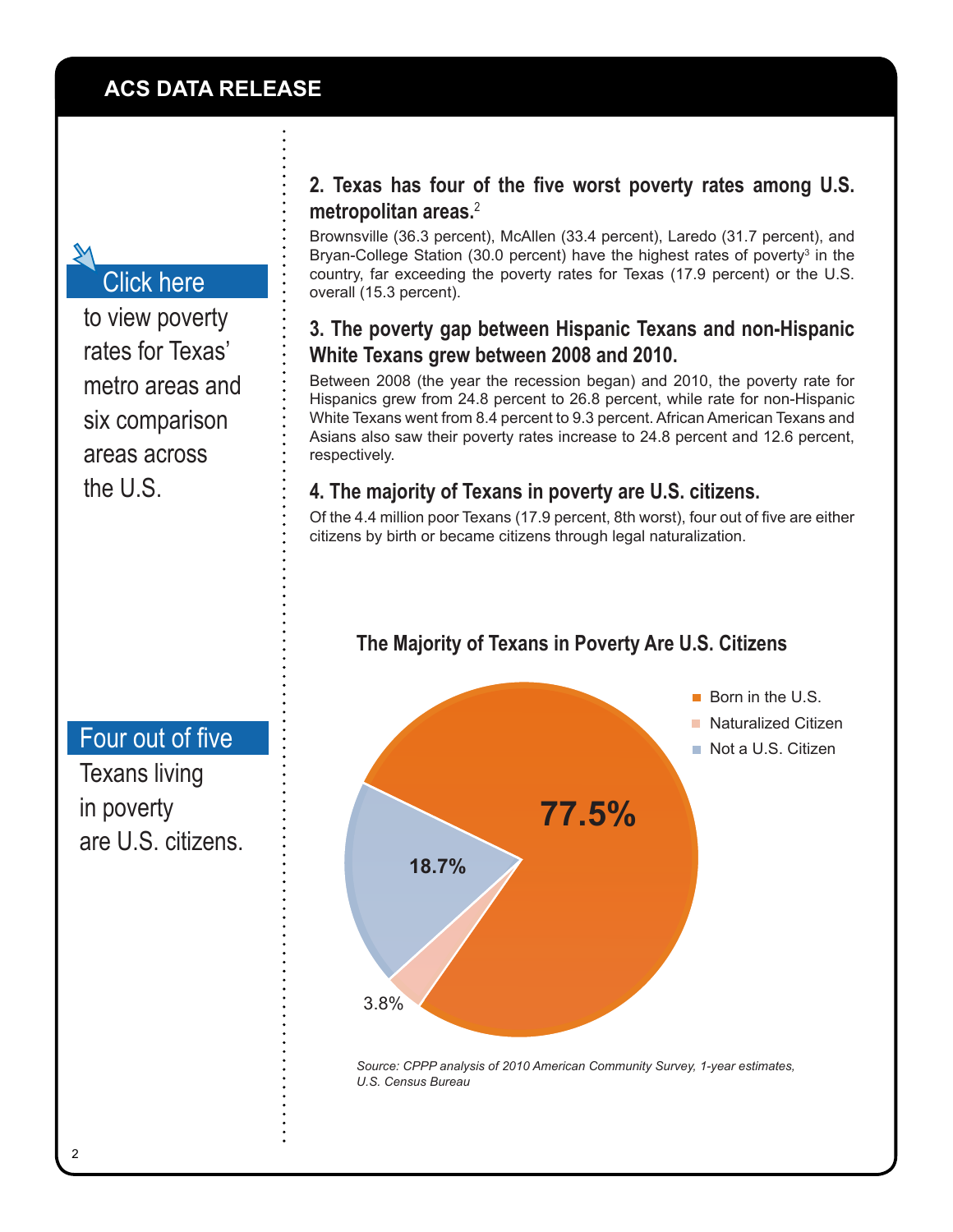#### **THE TEXAS TOP 10**

#### **Understanding Data Releases on Poverty**

The American Community Survey (ACS) is the second round of poverty data to be released from the Census Bureau for 2010, following the release of the Current Population Survey (CPS) data earlier this month. The Census Bureau uses the CPS poverty numbers for the official U.S. poverty rate. The ACS surveys more Texas households, which allows it to provide a more comprehensive analysis for the state. Unlike the CPS, the ACS data includes estimates at the sub-state level, including larger counties (65,000+ people) and all metro areas. To view our analyses of the CPS data, visit ["New Census Data Show Texas' Uninsured](http://www.cppp.org/research.php?aid=1134) [Rate Tops Nation."](http://www.cppp.org/research.php?aid=1134) For more information on how to use these different data sources and how CPPP plans to analyze them, see Memorandum, ["Understanding the new Census data on Poverty and Uninsured."](http://www.cppp.org/files/8/CPS_ACS_2011.pdf)

#### **5. Income inequality remains quite wide in 2010.**

Incomes in the bottom 20 percent of Texas households dropped 2 percent between 2008 and 2010 (from \$11,398 to \$11,307 on average). But incomes in the top 20 percent of Texas households fell by 7 percent, from \$315,888 to \$291,996. The gap is still quite wide, however, with the top and bottom groups being separated on average by \$280,861. Currently, Texas has the 7th worst income inequality in the country.4

#### **6. Higher Education protects people from poverty.**

People with bachelor's degrees or higher were less affected by the economic downturn than people with only a high school degree or less. Texans 25 or older with at least a bachelor's degree maintained a low poverty rate, moving only slightly from 3.8 percent in 2008 to 3.9 percent in 2010. In contrast, Texans with a high school degree or less were increasingly likely to enter poverty, moving from 26.3 percent to 29.1 percent in the same time period.

#### **7. Texas leads the U.S. in the share of people who lack health insurance.**

Texans who were uninsured the day they were surveyed in 2010 numbered over 5.8 million, or 23.7 percent—one in four—of all Texans.

#### **8. Texas' average uninsured rate hides dramatic differences in access to health care across Texas communities.**

While 23.7 percent of Texans statewide were uninsured when surveyed, some Texas communities report much better rates of coverage (e.g., Killeen–Temple– Fort Hood at 15.9 percent), while others have much poorer access to coverage (e.g., Laredo at 36.4 percent and McAllen-Edinburg-Mission at 35.9 percent). The areas with the highest uninsured rates are also the areas with some of the highest poverty rates in the country and lowest median incomes. That means working-age adults are more likely to have low-paying jobs that don't provide benefits, limiting their access to affordable health coverage through either their job or through the expensive private market.

#### One in four

Texans does not have health insurance.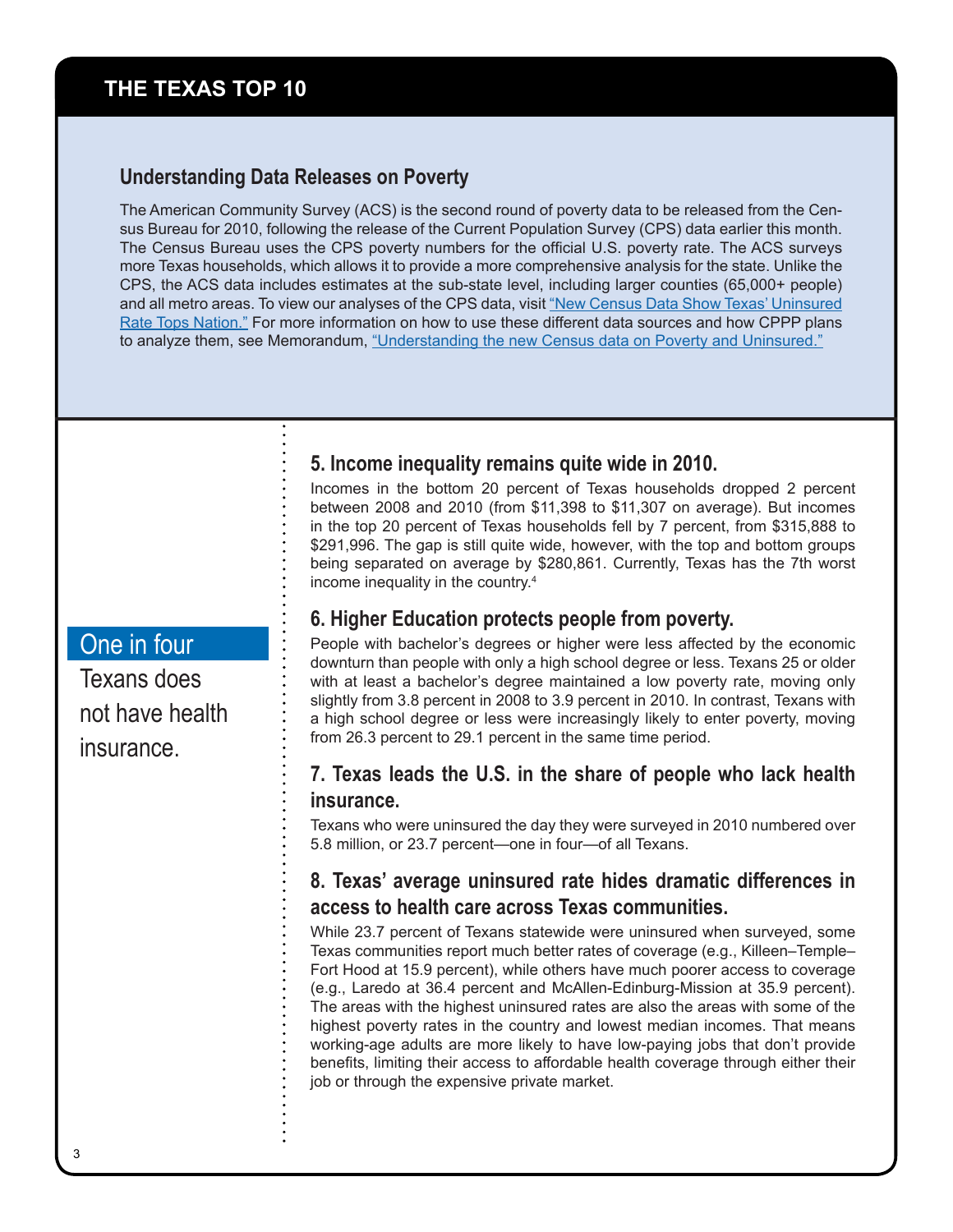#### **ACS DATA RELEASE**



#### **Texas Has 12 of 20 Worst Uninsured Rates for U.S. Metropolitan Areas**

*Source: CPPP analysis of 2010 American Community Survey, 1-year estimates, U.S. Census Bureau.*

#### **9. Texas has 12 of the 20 worst uninsured rates for U.S. metropolitan areas.**

The 20 highest U.S. metropolitan area uninsured rates range from more than one in five in Dallas–For Worth–Arlington to approximately one in three in the Laredo metropolitan area.

#### **10. Texas' largest cities have much worse uninsured rates than other major U.S. cities, creating special challenges.**

For example DFW (22.6 percent) and Houston (25.3 percent) must respond to calls for help at a much greater rate than other major U.S. cities, such as New York (13.6 percent) and Phoenix (17.1 percent). This puts significant pressure on local communities to meet families' needs.

#### What the Data Tell Us

We need to maintain the policies that have effectively reduced poverty for the elderly such as Social Security and Medicare. To reduce poverty for workingage Texans, we need to invest in education to create a better educated, more highly skilled workforce. To help working-age Texans and children, we need to successfully implement national health care reform so that all Texans have access to affordable health care. Poverty is a consequence of how we structure our society, and a problem that can be solved.

## [Click here](http://www.cppp.org/files/ACS_PovertyTables.xls)

[to view uninsured](http://www.cppp.org/files/ACS_PovertyTables.xls)  [rates for Texas'](http://www.cppp.org/files/ACS_PovertyTables.xls)  [metropolitan](http://www.cppp.org/files/ACS_PovertyTables.xls)  [areas.](http://www.cppp.org/files/ACS_PovertyTables.xls)